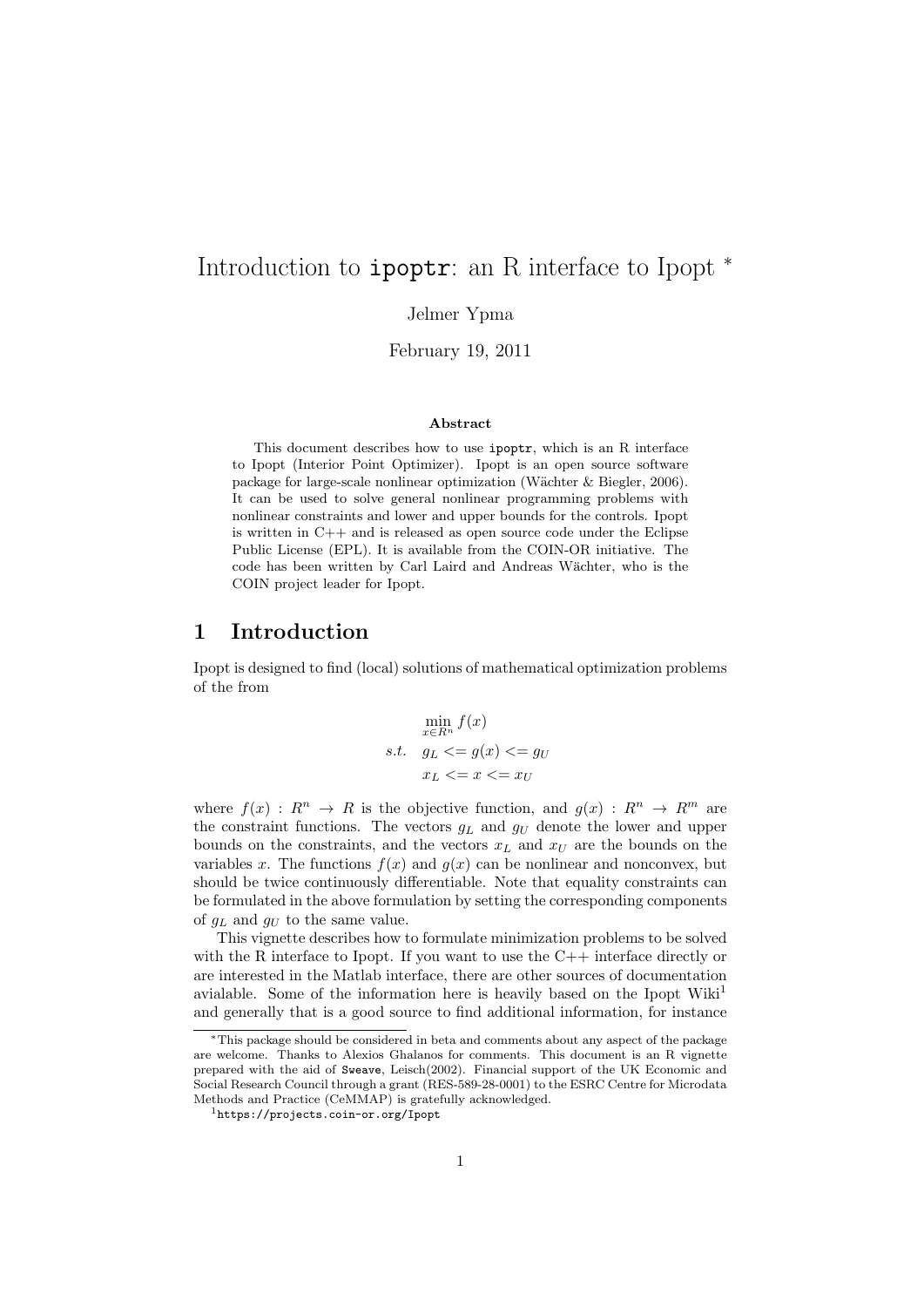on which options to use. All credit for implementing the C++ code for Ipopt should go to Andreas Wächter and Carl Laird. Please show your appreciation by citing their paper.

# 2 Installation

Installing the ipoptr package is not as straightforward as most other R packages, because it depends on Ipopt. To install (and compile) Ipopt and the R interface a  $C/C++$  compiler has to be available. On Windows I was succesful using MSYS to compile Ipopt and then use Rtools<sup>2</sup> to compile the R interface from source. On Ubuntu no additional tools were needed.

The code for the R interface to Ipopt is available from R-Forge and from the Ipopt website. Additional information is also available on http://www.ucl.ac.uk/~uctpjyy/ipoptr.html. The R interface to Ipopt comes with the most recent version of Ipopt, so there is no need to download it separately.

Detailed installation instructions for Ipopt are available on http://www.coinor.org/Ipopt/documentation. You should follow these first, before trying to install the R interface. Ipopt needs to be configured using the -fPIC flag for all GNU compilers. For 64bit Linux one needs to specify

```
ADD_CXXFLAGS='-fPIC' ADD_FFLAGS='-fPIC' ADD_CFLAGS='-fPIC'
```
For the installation of the R interface, I will assume that you have a working installation of Ipopt (i.e. configure, make and make install executed without problems).

During the installation of Ipopt a file Makevars has been created in the source directory of the R interface, e.g. \$IPOPTDIR/build/Ipopt/contrib/RInterface/src if you used the same build directory as in the Ipopt installation notes, \$IPOPTDIR/build. The file Makevars in this directory has been configured for your system.

To install the R interface, this file has to be copied to the Ipopt directory containing the source code, \$IPOPTDIR/Ipopt/contrib/RInterface/src. Notice that the path of this directory is different from the directory where you built Ipopt (build is not there).

The source directory \$IPOPTDIR/Ipopt/contrib/RInterface/src contains four files, ipoptr.cpp, IpoptRNLP.cpp, IpoptRNLP.hpp and Makevars.in. Copy Makevars in this directory and, if you're on Windows, rename it to Makevars.win.

You can then install the package from R with the command

> install.packages('\$IPOPTDIR/Ipopt/contrib/RInterface', repos=NULL, type='source')

where the first argument specifies the directory where the source code for the R interface to Ipopt is located. You should now be able to load the R interface to Ipopt and read the help.

> library('ipoptr') > ?ipoptr

 $^2$ http://www.murdoch-sutherland.com/Rtools/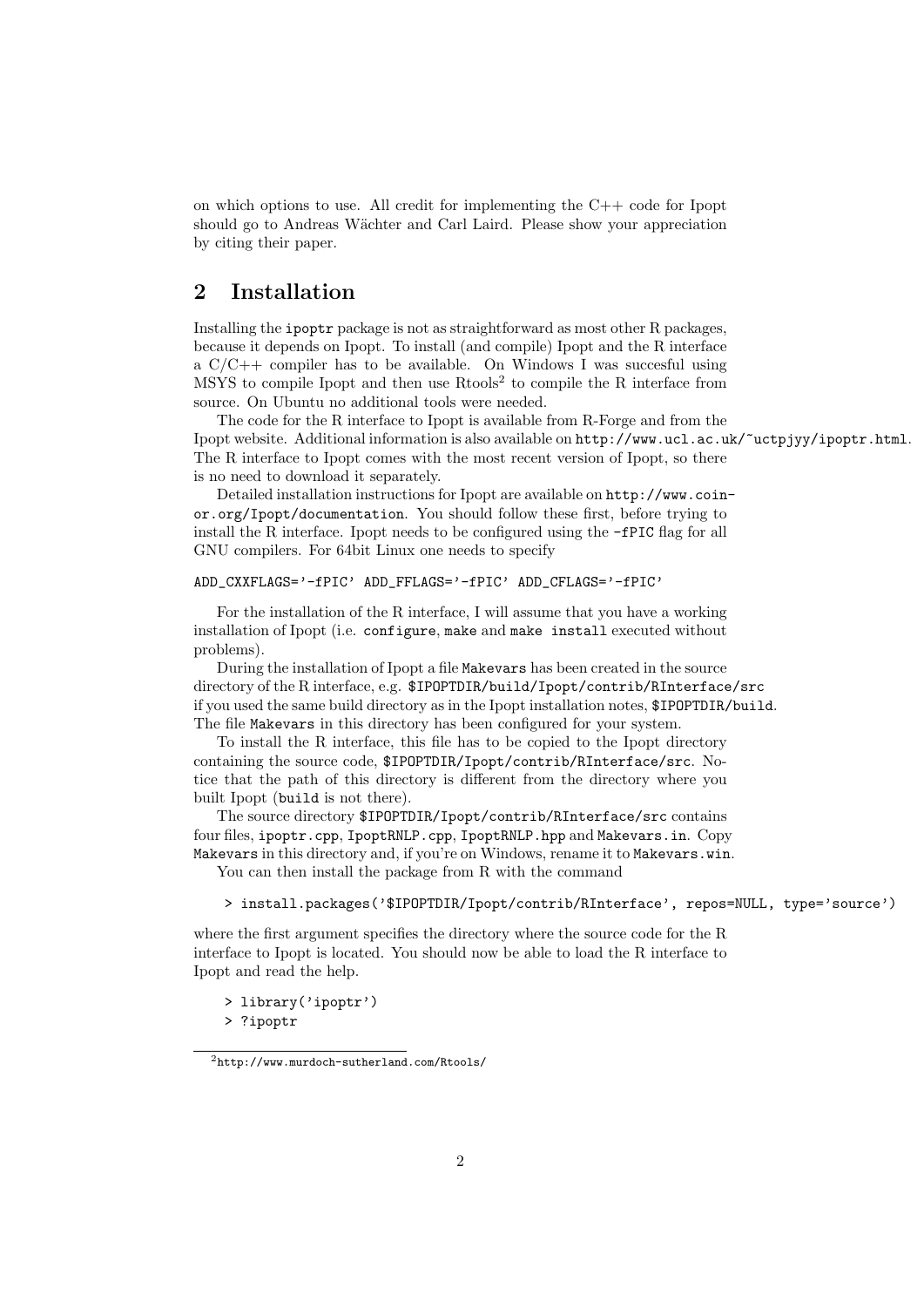#### 3 Minimizing the Rosenbrock Banana function

As a first example we will solve an unconstrained minimization problem. The function we look at is the Rosenbrock Banana function

$$
f(x) = 100 (x_2 - x_1^2)^2 + (1 - x_1)^2,
$$

which is also used as an example in the documentation for the standard R optimizer optim. The gradient of the objective function is given by

$$
\nabla f(x) = \begin{pmatrix} -400 \cdot x_1 \cdot (x_2 - x_1^2) - 2 \cdot (1 - x_1) \\ 200 \cdot (x_2 - x_1^2) \end{pmatrix}.
$$

Ipopt always needs gradients to be supplied by the user. After loading the library

> library(ipoptr)

we start by specifying the objective function and its gradient

```
> eval_f <- function(x) {
     return( 100 * (x[2] - x[1] * x[1])^2 + (1 - x[1])^2 )
}
> ## Gradient of Rosenbrock Banana function
> eval_grad_f \leq function(x) {
     return( c( -400 * x[1] * (x[2] - x[1] * x[1]) - 2 * (1 - x[1]),
                 200 * (x[2] - x[1] * x[1]) ) )}
```
We define initial values

 $> x0 \leq -c(-1.2, 1)$ 

and then minimize the function using the ipoptr command. This command runs some checks on the supplied inputs and returns an object with the exit code of the solver, the optimal value of the objective function and the solution. The checks do not always return very informative messages, but usually there is something wrong with dimensions (e.g. eval\_grad\_f returns a vector that doesn't have the same size as x0).

```
> res <- ipoptr( x0=x0,
                eval_f=eval_f,
                eval_grad_f=eval_grad_f )
******************************************************************************
This program contains Ipopt, a library for large-scale nonlinear optimization.
 Ipopt is released as open source code under the Eclipse Public License (EPL).
         For more information visit http://projects.coin-or.org/Ipopt
******************************************************************************
NOTE: You are using Ipopt by default with the MUMPS linear solver.
      Other linear solvers might be more efficient (see Ipopt documentation).
```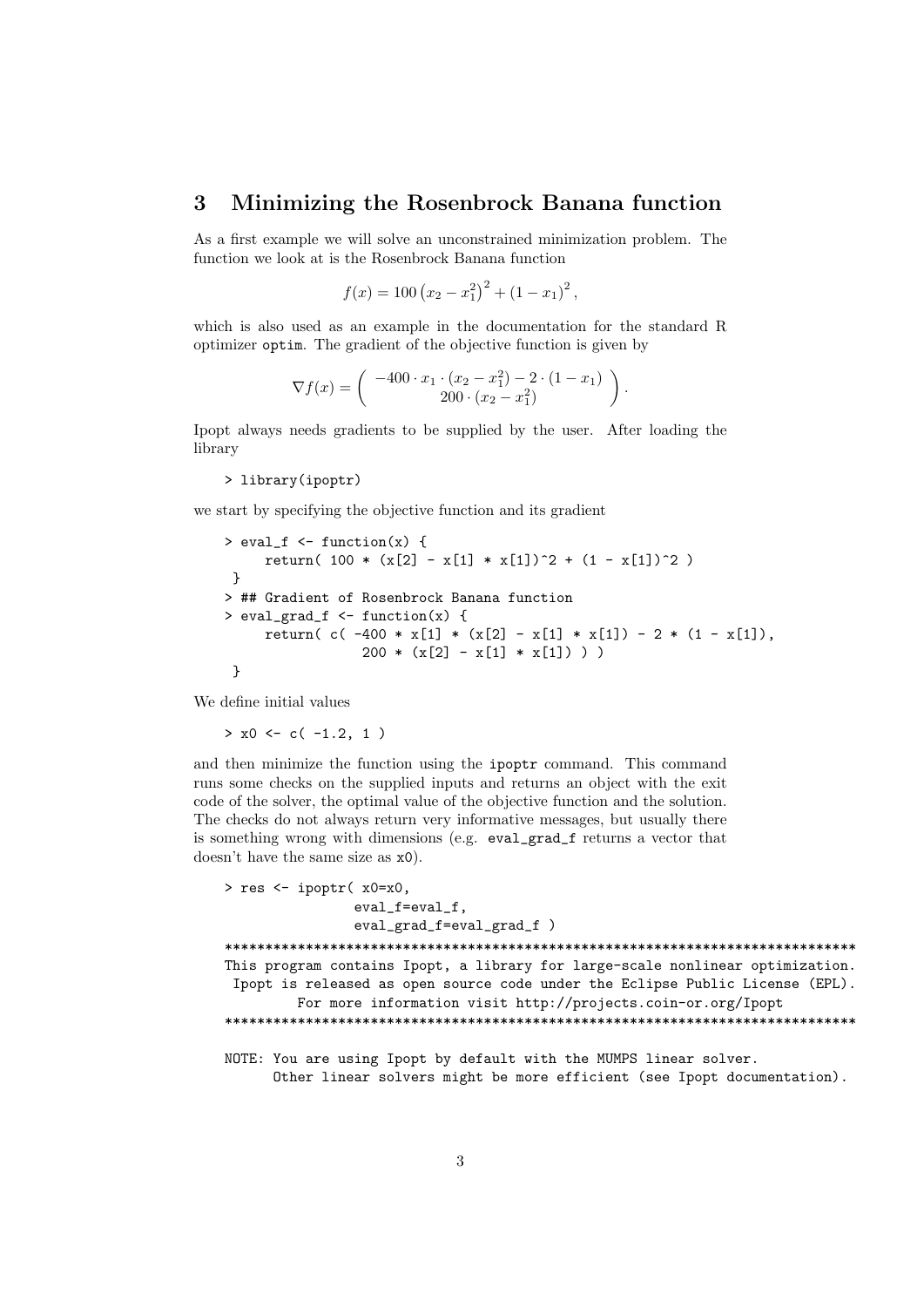This is Ipopt version 3.9stable, running with linear solver mumps.

Number of nonzeros in equality constraint Jacobian...: 0 Number of nonzeros in inequality constraint Jacobian.: 0 Number of nonzeros in Lagrangian Hessian..............: 0 Total number of variables..............................: 2 variables with only lower bounds: 0 variables with lower and upper bounds: 0 variables with only upper bounds: 0 Total number of equality constraints..................: 0 Total number of inequality constraints................: 0 inequality constraints with only lower bounds: 0 inequality constraints with lower and upper bounds: 0 inequality constraints with only upper bounds: 0 iter objective inf\_pr inf\_du lg(mu) ||d|| lg(rg) alpha\_du alpha\_pr ls 0 2.4200000e+01 0.00e+00 1.00e+02 0.0 0.00e+00 - 0.00e+00 0.00e+00 0 1 4.5132962e+00 0.00e+00 1.12e+01 -11.0 1.00e+02 - 1.00e+00 1.95e-03f 10 2 4.1352907e+00 0.00e+00 1.79e+00 -11.0 1.97e-02 - 1.00e+00 1.00e+00f 1 3 4.1190197e+00 0.00e+00 6.93e-01 -11.0 4.07e-03 - 1.00e+00 1.00e+00f 1 4 4.1150551e+00 0.00e+00 6.49e-01 -11.0 2.30e-03 - 1.00e+00 1.00e+00f 1  $5$  3.9227578e+00 0.00e+00 4.69e+00 -11.0 1.29e-01 - 1.00e+00 1.00e+00f 1 6 3.6726950e+00 0.00e+00 8.55e+00 -11.0 4.40e-01 - 1.00e+00 5.00e-01f 2 7 3.4018752e+00 0.00e+00 8.83e+00 -11.0 1.61e-01 - 1.00e+00 1.00e+00f 1 8 2.7843438e+00 0.00e+00 4.79e+00 -11.0 1.61e-01 - 1.00e+00 1.00e+00f 1 9 2.4059304e+00 0.00e+00 5.07e+00 -11.0 1.81e-01 - 1.00e+00 1.00e+00f 1 iter objective inf\_pr inf\_du lg(mu) ||d|| lg(rg) alpha\_du alpha\_pr ls 10 1.7000439e+00 0.00e+00 1.07e+00 -11.0 1.96e-01 - 1.00e+00 1.00e+00f 1 11 1.6771291e+00 0.00e+00 5.14e+00 -11.0 5.32e-01 - 1.00e+00 2.50e-01f 3 12 1.4393650e+00 0.00e+00 1.50e+00 -11.0 5.34e-02 - 1.00e+00 1.00e+00f 1 13 1.2550640e+00 0.00e+00 1.20e+00 -11.0 7.71e-02 - 1.00e+00 1.00e+00f 1 14 1.1507383e+00 0.00e+00 4.95e+00 -11.0 3.74e-01 - 1.00e+00 5.00e-01f 2 15 9.6590056e-01 0.00e+00 8.93e-01 -11.0 5.09e-02 - 1.00e+00 1.00e+00f 1 16 8.2734120e-01 0.00e+00 7.20e-01 -11.0 7.46e-02 - 1.00e+00 1.00e+00f 1 17 8.2045779e-01 0.00e+00 5.18e+00 -11.0 3.87e-01 - 1.00e+00 5.00e-01f 2 18 6.4544893e-01 0.00e+00 6.70e-01 -11.0 8.97e-02 - 1.00e+00 1.00e+00f 1 19 5.5855730e-01 0.00e+00 4.95e-01 -11.0 5.77e-02 - 1.00e+00 1.00e+00f 1 iter objective inf\_pr inf\_du lg(mu) ||d|| lg(rg) alpha\_du alpha\_pr ls 20 4.5925683e-01 0.00e+00 1.91e+00 -11.0 3.99e-01 - 1.00e+00 2.50e-01f 3 21 3.9287824e-01 0.00e+00 2.25e+00 -11.0 6.74e-02 - 1.00e+00 1.00e+00f 1 22 2.4068628e-01 0.00e+00 3.34e-01 -11.0 1.05e-01 - 1.00e+00 1.00e+00f 1 23 1.9757043e-01 0.00e+00 1.75e+00 -11.0 1.76e-01 - 1.00e+00 5.00e-01f 2 24 1.5237414e-01 0.00e+00 1.01e+00 -11.0 4.17e-02 - 1.00e+00 1.00e+00f 1 25 1.0985011e-01 0.00e+00 2.61e+00 -11.0 1.49e-01 - 1.00e+00 1.00e+00f 1 26 5.9419120e-02 0.00e+00 9.25e-01 -11.0 5.60e-02 - 1.00e+00 1.00e+00f 1 27 3.1250980e-02 0.00e+00 8.92e-01 -11.0 1.08e-01 - 1.00e+00 1.00e+00f 1 28 2.3414933e-02 0.00e+00 1.28e+00 -11.0 6.13e-02 - 1.00e+00 1.00e+00f 1 29 7.4967612e-03 0.00e+00 1.55e-01 -11.0 8.07e-02 - 1.00e+00 1.00e+00f 1 iter objective inf\_pr inf\_du lg(mu) ||d|| lg(rg) alpha\_du alpha\_pr ls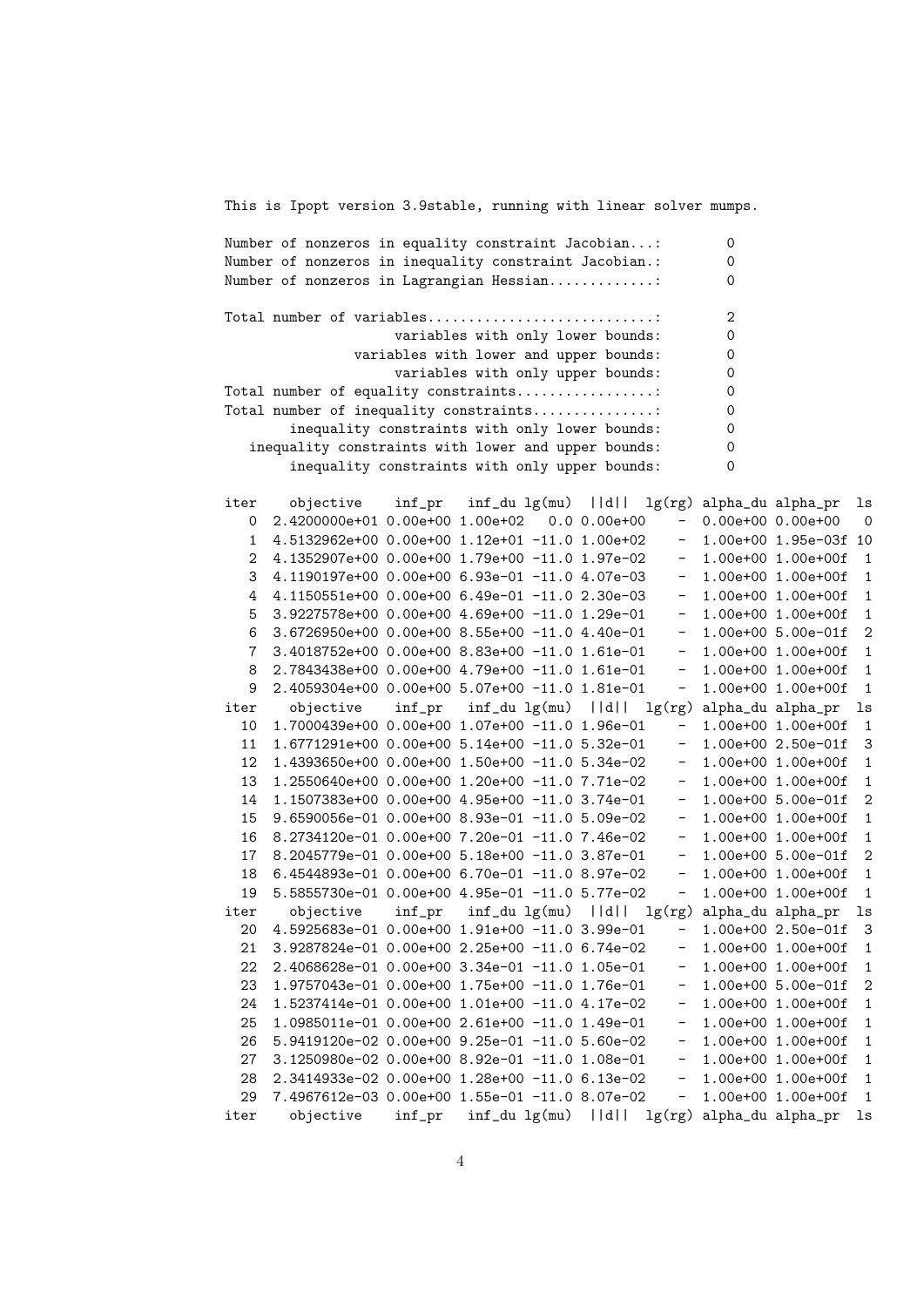| 30   | 4.0777005e-03  0.00e+00  8.87e-01  -11.0  8.61e-02                |  |  |                          | 1.00e+00 1.00e+00f     | $\overline{1}$ |
|------|-------------------------------------------------------------------|--|--|--------------------------|------------------------|----------------|
| 31   | 1.1222234e-03  0.00e+00  1.19e-01  -11.0  1.42e-02                |  |  | $\sim$                   | 1.00e+00 1.00e+00f     | $\mathbf{1}$   |
| 32   | 1.5923668e-04  0.00e+00  9.72e-02  -11.0  4.19e-02                |  |  |                          | $- 1.00e+00 1.00e+00f$ | $\mathbf{1}$   |
| 33   | 1.0924731e-05  0.00e+00  3.72e-02  -11.0  1.76e-02                |  |  | $\sim$                   | 1.00e+00 1.00e+00f     | 1              |
| 34   | 3.3816594e-06  0.00e+00  2.92e-02  -11.0  3.35e-03                |  |  | $\sim$                   | 1.00e+00 1.00e+00f     | $\mathbf{1}$   |
| 35   | 2.9021805e-06  0.00e+00  1.50e-02  -11.0  4.91e-03                |  |  |                          | $- 1.00e+00 1.00e+00f$ | $\mathbf{1}$   |
| 36   | 3.1189724e-07 0.00e+00 6.99e-03 -11.0 3.83e-03                    |  |  | $\sim$                   | 1.00e+00 1.00e+00f     | $\mathbf{1}$   |
| 37   |                                                                   |  |  | $\overline{\phantom{m}}$ | 1.00e+00 1.00e+00f     | $\mathbf{1}$   |
| 38   | 4.6169682e-08  0.00e+00  4.98e-04  -11.0  6.37e-04                |  |  |                          | $-1.00e+00 5.00e-01f$  | $\overline{2}$ |
| 39   | $5.1943636e-09$ $0.00e+00$ $6.97e-04$ $-11.0$ $5.50e-04$          |  |  |                          | $-1.00e+00 1.00e+00f$  | $\overline{1}$ |
| iter | objective $\inf_{p}$ inf_du lg(mu)   d   lg(rg) alpha_du alpha_pr |  |  |                          |                        | ls             |
| 40   | 2.6580142e-11 0.00e+00 9.57e-05 -11.0 1.23e-04                    |  |  | $\sim$                   | 1.00e+00 1.00e+00f     | $\overline{1}$ |
| 41   | 1.1074711e-11  0.00e+00  3.08e-05  -11.0  1.20e-05                |  |  |                          | $-1.00e+00 5.00e-01f$  | $\overline{2}$ |
| 42   | 1.2243668e-14 0.00e+00 8.26e-07 -11.0 5.98e-06                    |  |  | $ \,$                    | 1.00e+00 1.00e+00f     | 1              |
| 43   | 9.0765507e-16  0.00e+00  4.92e-07  -11.0  2.32e-07                |  |  | $ \,$                    | 1.00e+00 1.00e+00f     | 1              |
| 44   | 5.4495359e-17 0.00e+00 1.17e-07 -11.0 2.10e-08                    |  |  | $\sim$                   | 1.00e+00 1.00e+00f     | $\mathbf{1}$   |
| 45   | 7.9765903e-18  0.00e+00  1.60e-08  -11.0  1.31e-08                |  |  | $\sim$                   | 1.00e+00 1.00e+00f     | 1              |
| 46   | 7.8031102e-19  0.00e+00  1.11e-08  -11.0  6.69e-09                |  |  | $\sim$                   | 1.00e+00 1.00e+00f     | $\mathbf{1}$   |
| 47   | $3.0972849e-19$ 0.00e+00 6.67e-09 -11.0 1.81e-09                  |  |  |                          | $-1.00e+002.50e-01f$   | -3             |
|      | Number of Iterations: 47                                          |  |  |                          |                        |                |

|                                 | (scaled)               | (unscaled)             |
|---------------------------------|------------------------|------------------------|
|                                 |                        | 3.0972848875993381e-19 |
| Dual infeasibility:             | 6.6696582319005021e-09 | 1.4379783147977480e-08 |
| Constraint violation:           | 0.0000000000000000e+00 | 0.0000000000000000e+00 |
| $Complementary \ldots \ldots$ : | 0.0000000000000000e+00 | 0.0000000000000000e+00 |
| $Overal$ NLP $error$            | 6.6696582319005021e-09 | 1.4379783147977480e-08 |

| Number of objective function evaluations                 |       | $= 109$ |       |
|----------------------------------------------------------|-------|---------|-------|
| Number of objective gradient evaluations                 |       | $= 48$  |       |
| Number of equality constraint evaluations                | $= 0$ |         |       |
| Number of inequality constraint evaluations              | $= 0$ |         |       |
| Number of equality constraint Jacobian evaluations       | $= 0$ |         |       |
| Number of inequality constraint Jacobian evaluations = 0 |       |         |       |
| Number of Lagrangian Hessian evaluations                 | $= 0$ |         |       |
| Total CPU secs in IPOPT (w/o function evaluations)       | $=$   |         | 0.065 |
| Total CPU secs in NLP function evaluations               |       |         | 0.003 |

EXIT: Optimal Solution Found.

These are the minimal arguments that have to be supplied. If, like above, no Hessian is defined, Ipopt uses an approximation. The Ipopt website has a detailed explanation of the output. We can see a summary of the results by printing the resulting object.

> print( res ) Call: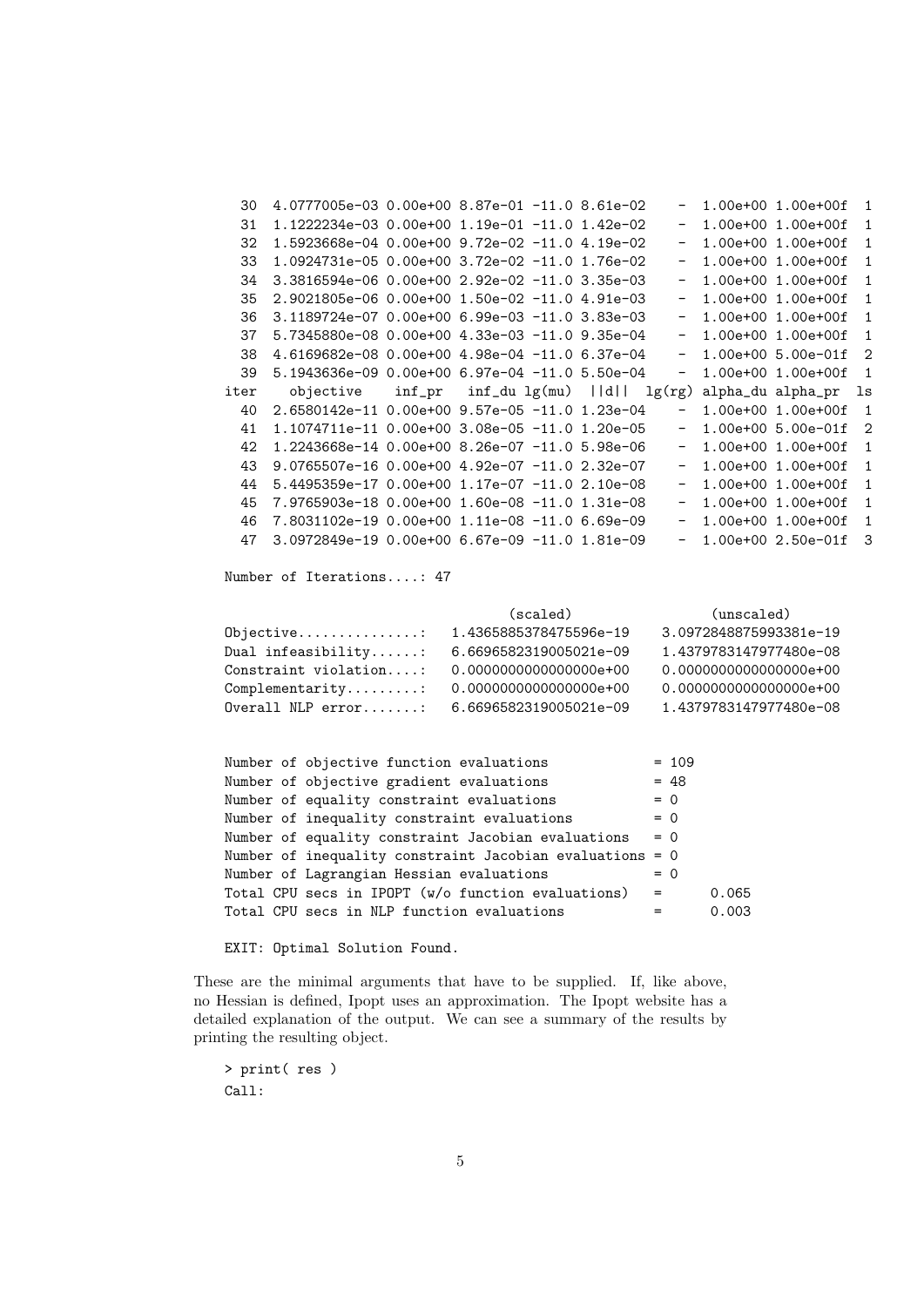$ipoptr(x0 = x0, eval_f = eval_f, eval_grad_f = eval_grad_f)$ 

Ipopt solver status: 0 ( SUCCESS: Algorithm terminated successfully at a locally optimal point, satisfying the convergence tolerances (can be specified by options). )

Number of Iterations....: 47 Optimal value of objective function: 3.09728488759934e-19 Optimal value of controls: 1 1

It's advised to always check the exit code for convergence of the problem and in this case we can see that the algorithm terminated successfully. Ipopt used 47 iterations to find the solution and the optimal value of the objective function and the controls are given as well.

If you do not want to, or cannot calculate the gradient analytically, you can supply a function eval\_grad\_f that approximates the gradient. However, this is not advisable and might result in convergence problems, for instance by not finding the minimum, or by finding the wrong minimum. We can see this from the following example where we approximate eval\_grad\_f using finite differences

```
> finite.diff <- function( func,
                           x,
                           minAbsValue=0,
                           stepSize=sqrt( .Machine$double.eps ), ... ) {
     stepSizeVec \leq pmax( abs(x), 1) * stepSize
     fx \leftarrow func(x, \ldots)approx.gradf.index <- function(i, x, func, fx, stepSizeVec, ...) {
         x_prime <- x
         x_prime[i] <- x[i] + stepSizeVec[i]
         stepSizeVec[i] <- x_prime[i] - x[i]
         fx_prime \leftarrow func(x_prime, \ldots)return( ( fx_prime - fx )/stepSizeVec[i] )
     }
     grad_fx <- sapply( 1:length(x),
                         approx.gradf.index,
                         x=x,
                         func=func,
                         fx=fx,
                         stepSizeVec=stepSizeVec,
                         ... )
     return( grad_fx )
}
> # Approximate eval_f using finite differences
> approx_grad_f <- function( x ) {
```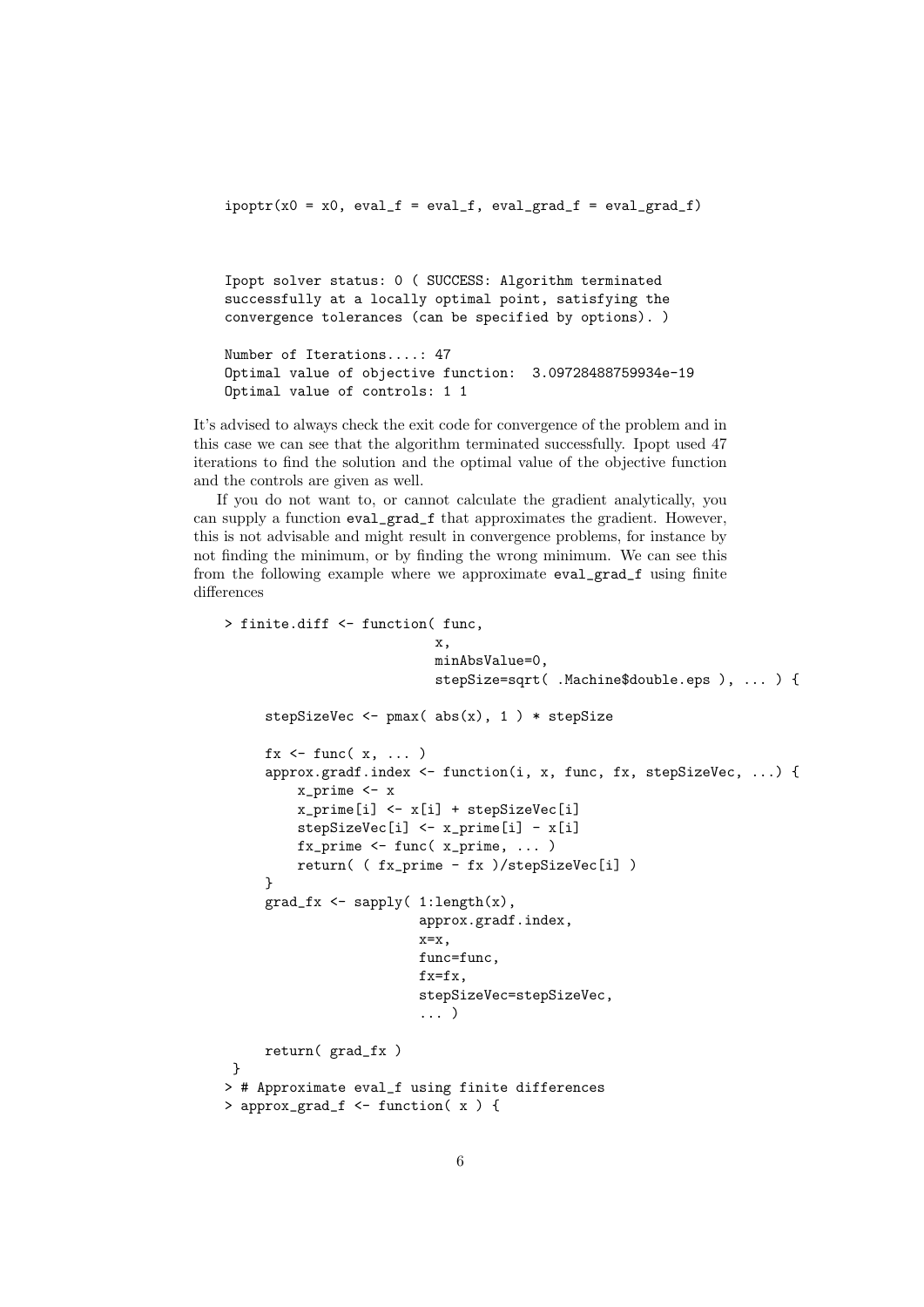```
return( finite.diff( eval_f, x ) )
```
}

and using this approximation to minimize the same Rosenbrock Banana function. We suppress the output by the printe\_level option.

```
> opts <- list("tol"=1.0e-8, "max_iter"=5000, "print_level"=0)
   > # solve Rosenbrock Banana function with approximated gradient
   > print( ipoptr( x0=x0,
                    eval_f=eval_f,
                    eval_grad_f=approx_grad_f,
                    opts=opts) )
   Call:
    ipoptr(x0 = x0, eval_f = eval_f, eval_grad_f = approx_grad_f,
        opts = opts)
   Ipopt solver status: 1 ( MAXITER_EXCEEDED: Maximum number
   of iterations exceeded (can be specified by an option). )
   Number of Iterations....: 5000
   Current value of objective function: 1.9797812650522e-11
   Current value of controls: 0.9999956 0.999991
In this case 5000 iterations are not enough to solve the minimization problem
```
to the required tolerance. This has to do with the step size we choose to approximate the gradient

```
> sqrt( .Machine$double.eps )
[1] 1.490116e-08
```
which is of the same order of magnitude. If we decrease the tolerance, the algorithm converges, but the solution is less precise than if we supply gradients and it takes more iterations to get there.

```
> opts <- list("tol"=1.0e-7, "print_level"=0)
> # solve Rosenbrock Banana function with approximated gradient
> print( ipoptr( x0=x0,
                eval_f=eval_f,
                eval_grad_f=approx_grad_f,
                opts=opts) )
Ca11:ipoptr(x0 = x0, eval_f = eval_f, eval_grad_f = approx_grad_f,opts = opts)
Ipopt solver status: 0 ( SUCCESS: Algorithm terminated
successfully at a locally optimal point, satisfying the
convergence tolerances (can be specified by options). )
```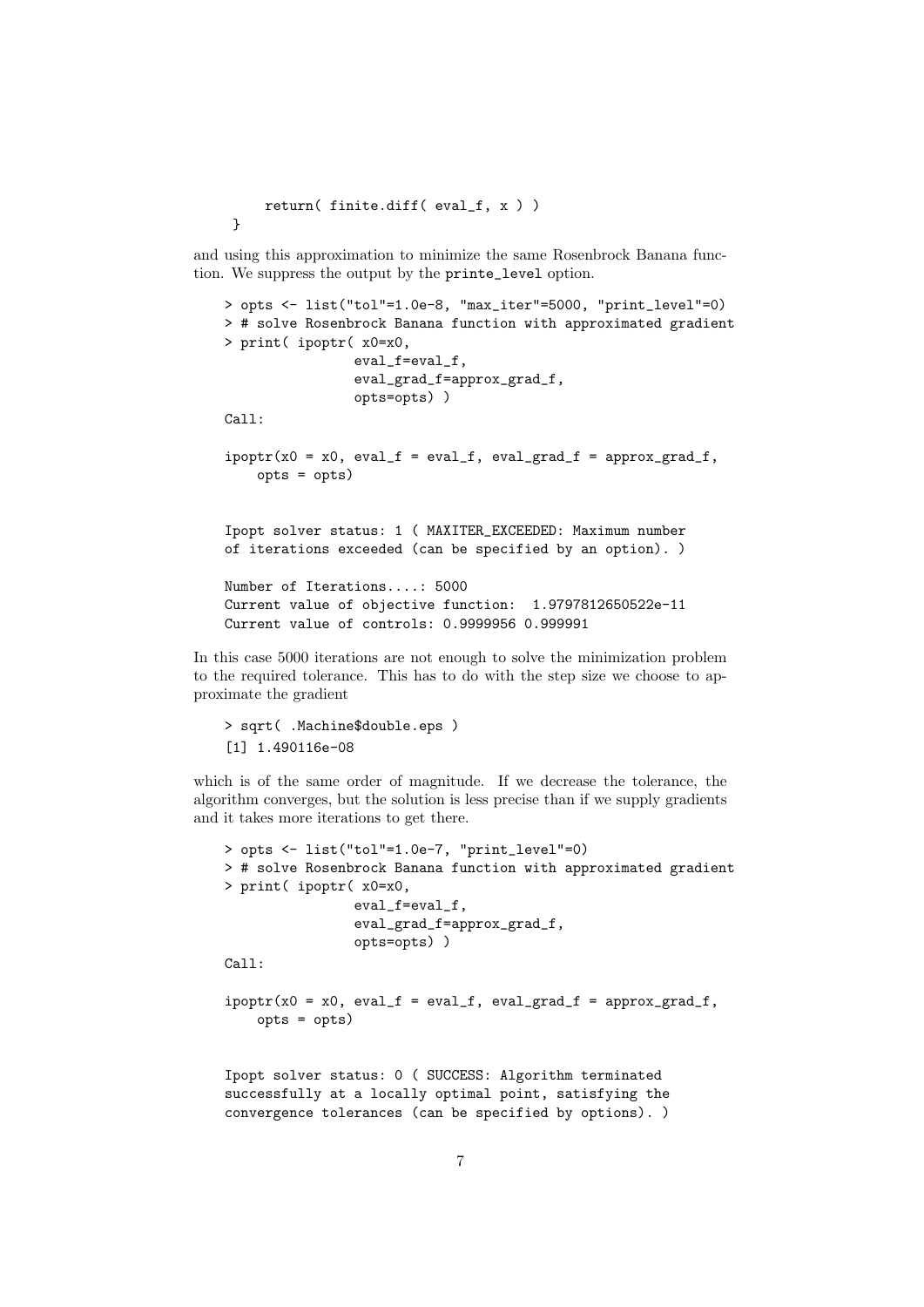```
Number of Iterations....: 49
Optimal value of objective function: 1.97994053116301e-11
Optimal value of controls: 0.9999956 0.999991
```
### 4 Sparse matrix structure

Ipopt can handle sparseness in the Jacobian of the constraints and the Hessian. The sparseness structure should be defined in advance and stay the same throughout the minimization procedure. A sparseness structure can be defined as a list of vectors, where each vector contains the indices of the non-zero elements of one row. E.g. the matrix

$$
\left(\begin{array}{cccc} . & . & . & 1 \\ 1 & 1 & . & . \\ 1 & 1 & 1 & 1 \end{array}\right)
$$

has a non-zero element in position 4 in the first row. In the second row it has non-zero elements in position 1 and 2, and the third row contains non-zero elements at every position. Its structure can be defined as

```
> sparse_structure <- list( c( 4 ), c( 1, 2 ), c( 1, 2, 3, 4 ) )
```
The function make.sparse can simplify this procedure

```
> make.sparse( rbind( c(0, 0, 0, 1), c( 1, 1, 0, 0 ), c( 1, 1, 1, 1 ) ) )
[[1]]
[1] 4
[[2]]
[1] 1 2
[[3]]
[1] 1 2 3 4
```
This function takes a matrix as argument. All non-zero elements in this matrix will be defined as non-zero in the sparseness structure, NA or NaN are not allowed. The function print.sparseness shows the non-zero elements

```
> print.sparseness( sparse_structure )
  1 2 3 4
1 . . . 1
2 2 3 . .
3 4 5 6 7
```
By default print.sparseness shows the indices of the non-zero elements in the sparse matrix. Values for the non-zero elements of a sparse matrix have to be supplied in one vector, in the same order as the the non-zero elements occur in the structure. I.e. the order of the indices matters and the values of the following two matrices should be supplied in a different order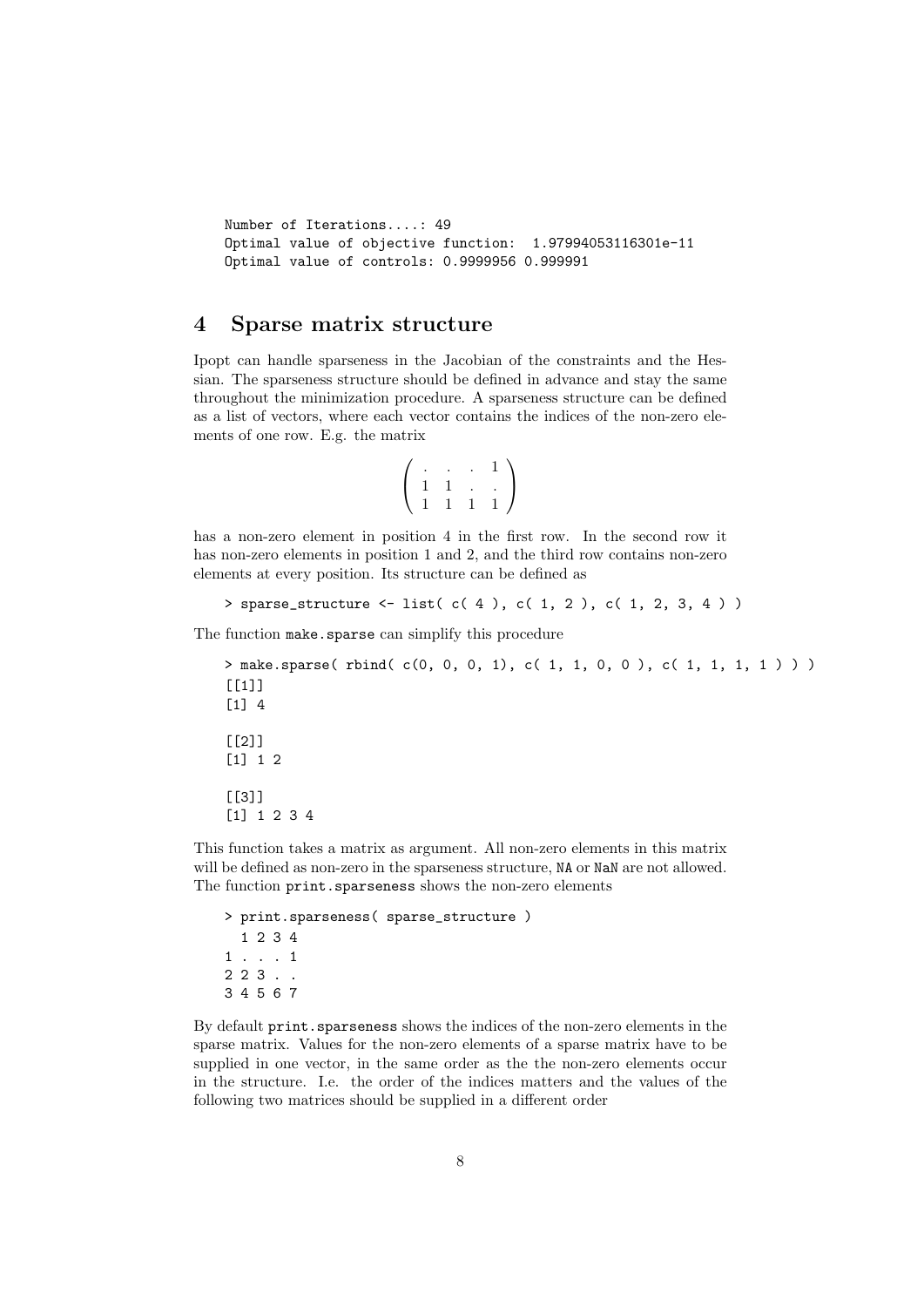```
> print.sparseness( list( c(1,3,6,8), c(2,5), c(3,7,9) ) )
  1 2 3 4 5 6 7 8 9
1 1 . 2 . . 3 . 4 .2 . 5 . . 6 . . . .
3 . . 7 . . . 8 . 9
> print.sparseness( list( c(3,1,6,8), c(2,5), c(3,9,7) ) )
  1 2 3 4 5 6 7 8 9
1 2 . 1 . . 3 . 4 .
2 . 5 . . 6 . . . .
3 . . 7 . . . 9 . 8
```
Since the sparseness structure defines the indices of non-zero elements by row, the order of the rows cannot be changed in the R implementation. In principle a more general order of the non-zero elements (independent of row or column) could be specified, which can be added as a feature on request. Below are two final examples on sparseness structure (see ?print.sparseness for more options and examples)

```
> A_lower <- make.sparse( lower.tri( matrix(1, nrow=5, ncol=5), diag=TRUE ) )
> print.sparseness( A_lower )
  1 2 3 4 5
1 1 . . . .
2 \t2 \t3 .
3 4 5 6 . .
4 7 8 9 10 .
5 11 12 13 14 15
> # print a diagonal 5x5 matrix without indices counts
> A_diag <- make.sparse( diag(5) > 0 )
> print.sparseness( A_diag, indices=FALSE )
  1 2 3 4 5
1 x . . . .
2 . x . . .
3 . . x . .
4 . . . x .
5 . . . . x
```
For larger matrices it is easier to plot them using the plot.sparseness command

```
> s <- do.call( "cbind", lapply( 1:5, function(i) {
                                         diag(5) \frac{6}{x} matrix(1, nrow=5, ncol=20)
                                      } ) )
> s <- do.call( "rbind", lapply( 1:5, function(i) { s } ) )
> s <- cbind( matrix( 1, nrow=nrow(s), ncol=40 ), s )
> plot.sparseness( make.sparse( s ) )
```
The resulting sparse matrix structure from this code can be seen in figure 1. All non-zero elements are shown as black dots by default.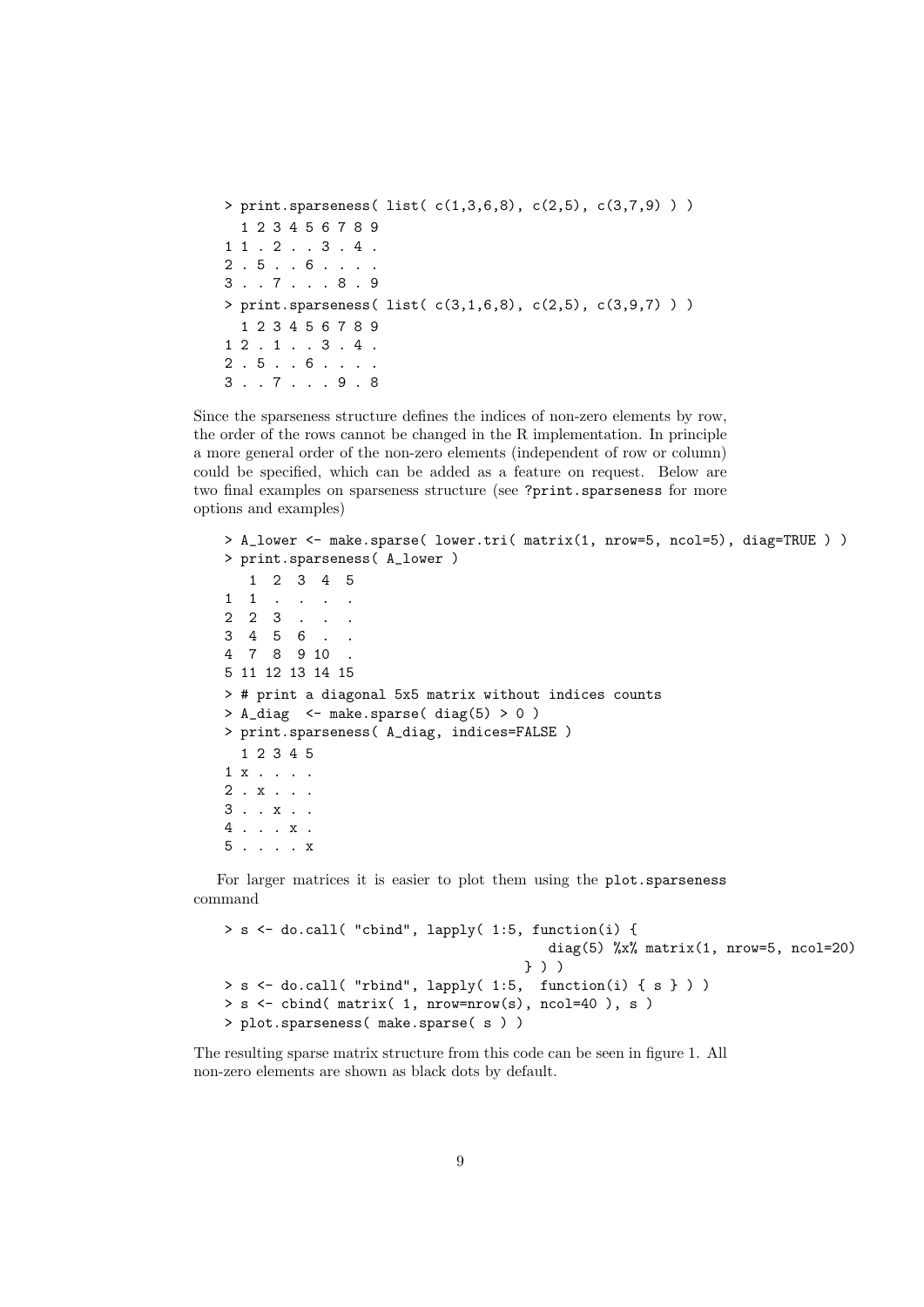

Figure 1: Plot of large sparseness structure

# 5 Supplying the Hessian

Now that we know how to define a sparseness structure we can supply the Hessian to the Rosenbrock Banana function from above. Its Hessian is given by

$$
\nabla^2 f(x) = \begin{pmatrix} 2 - 400 \cdot (x_2 - x_1^2) + 800x_1^2 & -400x_1 \\ -400x_1 & 200 \end{pmatrix}
$$

Ipopt needs the Hessian of the Lagrangian in the following form

$$
\sigma_f \nabla^2 f(x) + \sum_{i=1}^m \lambda_i \nabla^2 g_i(x),
$$

where  $g_i(x)$  represents the *i*th of m constraints,  $\lambda_i$  are the multipliers of the constraints and  $\sigma_f$  is introduced so that Ipopt can ask for the Hessian of the objective or the constraints independently if required.

In this case we don't have any constraints. The user-defined function eval\_h to define the Hessian takes three arguments. The first argument contains the value of the control variables,  $x$ , the second argument contains the multiplication factor of the Hessian of the objective function,  $\sigma_f$ , and the third argument contains a vector with the multipliers of the constraints,  $\lambda$ . We can define the structure of the Hessian and the function to evaluate the Hessian as follows

> eval\_h\_structure <- list( c(1), c(1,2) ) > eval\_h <- function( x, obj\_factor, hessian\_lambda ) { return( obj\_factor\*c( 2 - 400\*(x[2] - x[1]^2) + 800\*x[1]^2, # 1,1 -400\*x[1], # 2,1 200 ) ) # 2,2 }

Note that we only specify the lower half of the Hessian, since it is a symmetric matrix. Also, eval\_h returns a vector with all the non-zero elements of the Hessian in the same order as the non-zero indices in the sparseness structure. Then we minimize the function using the ipoptr command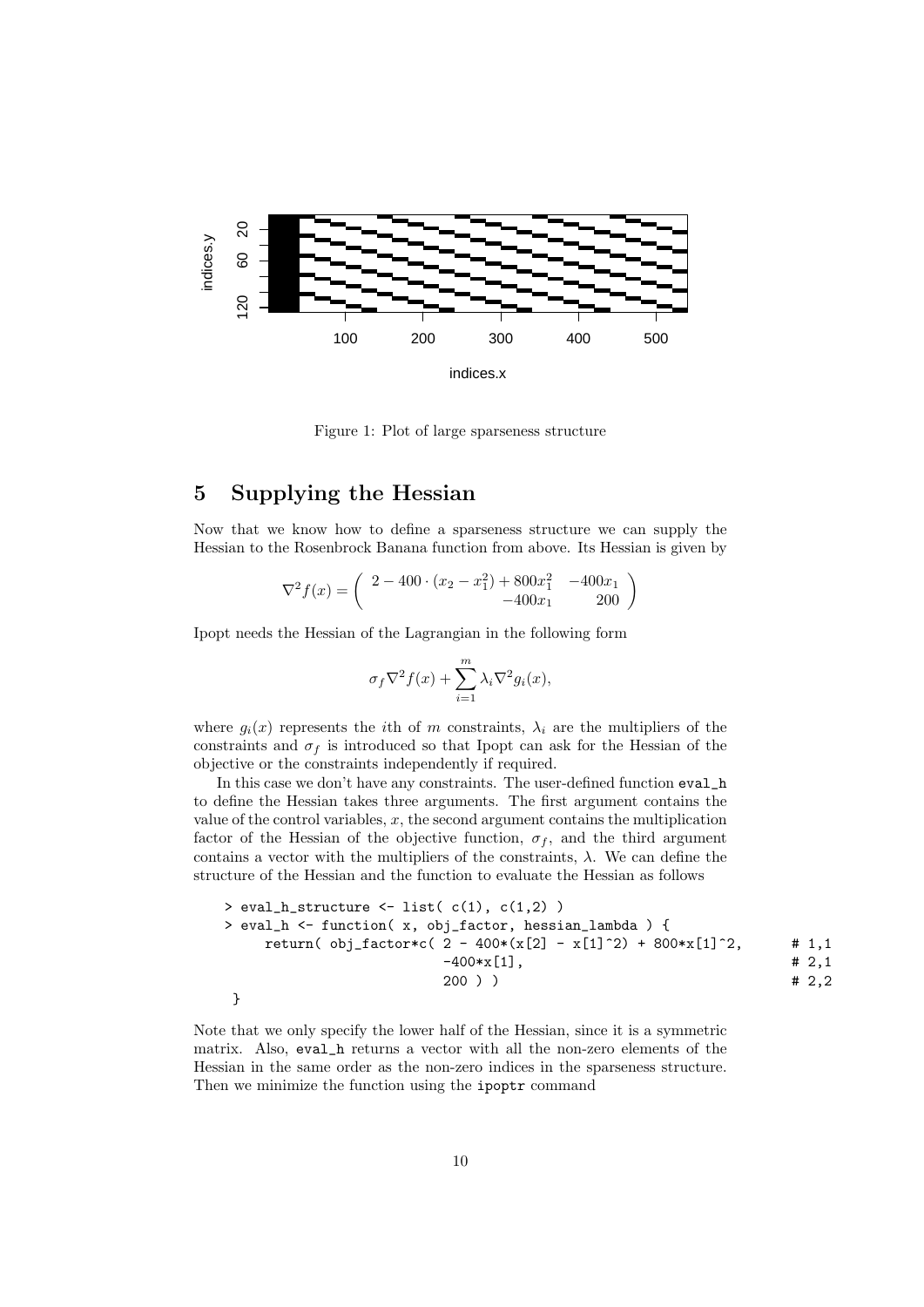```
> opts <- list("print_level"=0,
              "file_print_level"=12,
              "output_file"="banana.out",
              "tol"=1.0e-8)
> # solve Rosenbrock Banana function with analytic Hessian
> print( ipoptr( x0=x0,
               eval_f=eval_f,
                eval_grad_f=eval_grad_f,
                eval_h=eval_h,
                eval_h_structure=eval_h_structure,
                opts=opts) )
Call:
ipoptr(x0 = x0, eval_f = eval_f, eval_grad_f = eval_grad_f, eval_h,eval_h_structure = eval_h_structure, opts = opts)
Ipopt solver status: 0 ( SUCCESS: Algorithm terminated
successfully at a locally optimal point, satisfying the
convergence tolerances (can be specified by options). )
Number of Iterations....: 21
Optimal value of objective function: 3.74397564313947e-21
Optimal value of controls: 1 1
```
Here we also supplied options to not print any intermediate information to the R screen (print\_level=0). Printing output to the screen directly from Ipopt does not work in all R terminals correctly, so it might be that even though you specify a positive number here, there will still be no output visible on the screen. If you want to print things to the screen, a workaround is to do this directly in the R functions you defined, such as eval\_f.

Also, to inspect more details about the minimization we can write all the output to a file, which will be created in the current working directory. For larger problems, having a large number for file\_print\_level can easily generate very large files, which is probably not desirable. Many more options are available, and a full list of all the options can be found at the Ipopt website, http://www.coin-or.org/Ipopt/documentation/node59.html#app.options\_ref. Options can also be supplied from an option file, which can be specified in option\_file\_name.

#### 6 Adding constraints

To look at how we can add constraints to a problem, we take example problem number 71 from the Hock-Schittkowsky test suite, which is also used in the Ipopt C++ tutorial. The problem is

$$
\min_{x} x_1 \cdot x_4 \cdot (x_1 + x_2 + x_3) + x_3
$$
  
s.t.  

$$
x_1 \cdot x_2 \cdot x_3 \cdot x_4 > = 25
$$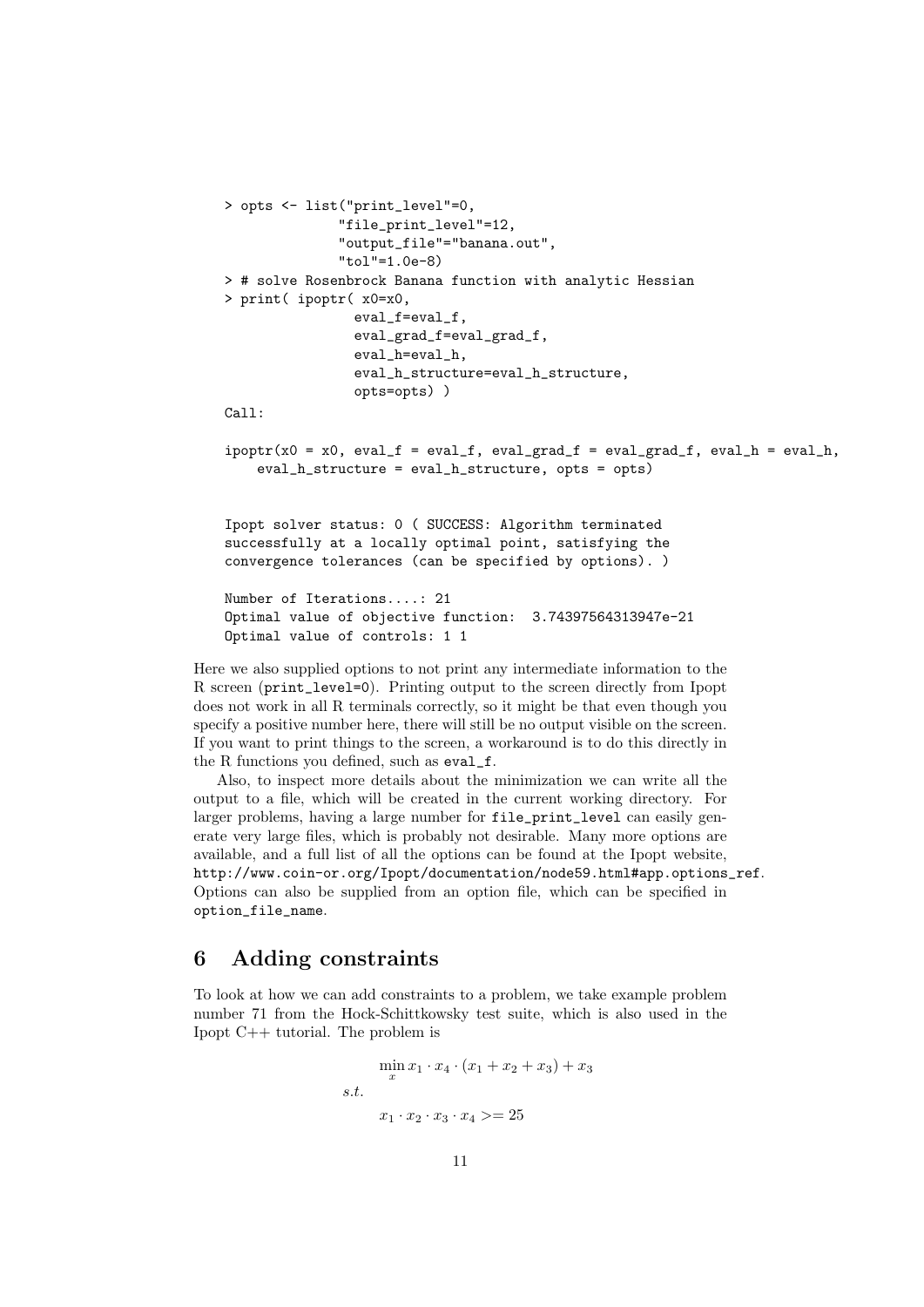$$
x_1^2 + x_2^2 + x_3^2 + x_4^2 = 40
$$
  
1 < 2x\_1, x\_2, x\_3, x\_4 < 5,

and we use  $x = (1, 5, 5, 1)$  as initial values. In this problem we have one inequality constraint, one equality constraint and upper and lower bounds for all the variables. The optimal solution is (1.00000000, 4.74299963, 3.82114998, 1.37940829). First we define the objective function and its gradient

```
> eval_f <- function( x ) {
     return( x[1]*x[4]*(x[1] + x[2] + x[3]) + x[3] )
}
> eval_grad_f <- function( x ) {
     return( c( x[1] * x[4] + x[4] * (x[1] + x[2] + x[3]),x[1] * x[4],x[1] * x[4] + 1.0,
                x[1] * (x[1] + x[2] + x[3]) ) )}
```
Then we define a function that returns the value of the two constraints. We define the bounds of the constraints (in this case the  $g_L$  and  $g_U$  are 25 and 40) later.

```
> eval_g <- function( x ) {
       return( c( x[1] * x[2] * x[3] * x[4],
                      x[1]<sup>2</sup> + x[2]<sup>2</sup> + x[3]<sup>2</sup> + x[4]<sup>2</sup> ) )
 }
```
Then we define the structure of the Jacobian, which is a dense matrix in this case, and function to evaluate it

```
> eval_jac_g_structure <- list(c(1,2,3,4), c(1,2,3,4))
> eval_jac_g <- function( x ) {
     return( c ( x[2]*x[3]*x[4],
                 x[1]*x[3]*x[4],x[1]*x[2]*x[4],x[1]*x[2]*x[3],
                 2.0*x[1],
                 2.0*x[2],
                 2.0*x[3],
                 2.0*x[4] ) )
 }
```
The Hessian is also dense, but it looks slightly more complicated because we have to take into account the Hessian of the objective function and of the constraints at the same time, although you could write a function to calculate them both separately and then return the combined result in eval\_h.

```
> eval_h_structure <- list(c(1), c(1,2), c(1,2,3), c(1,2,3,4))
> eval_h <- function( x, obj_factor, hessian_lambda ) {
     values <- numeric(10)
     values[1] = obj\_factor * (2*x[4]) # 1,1
```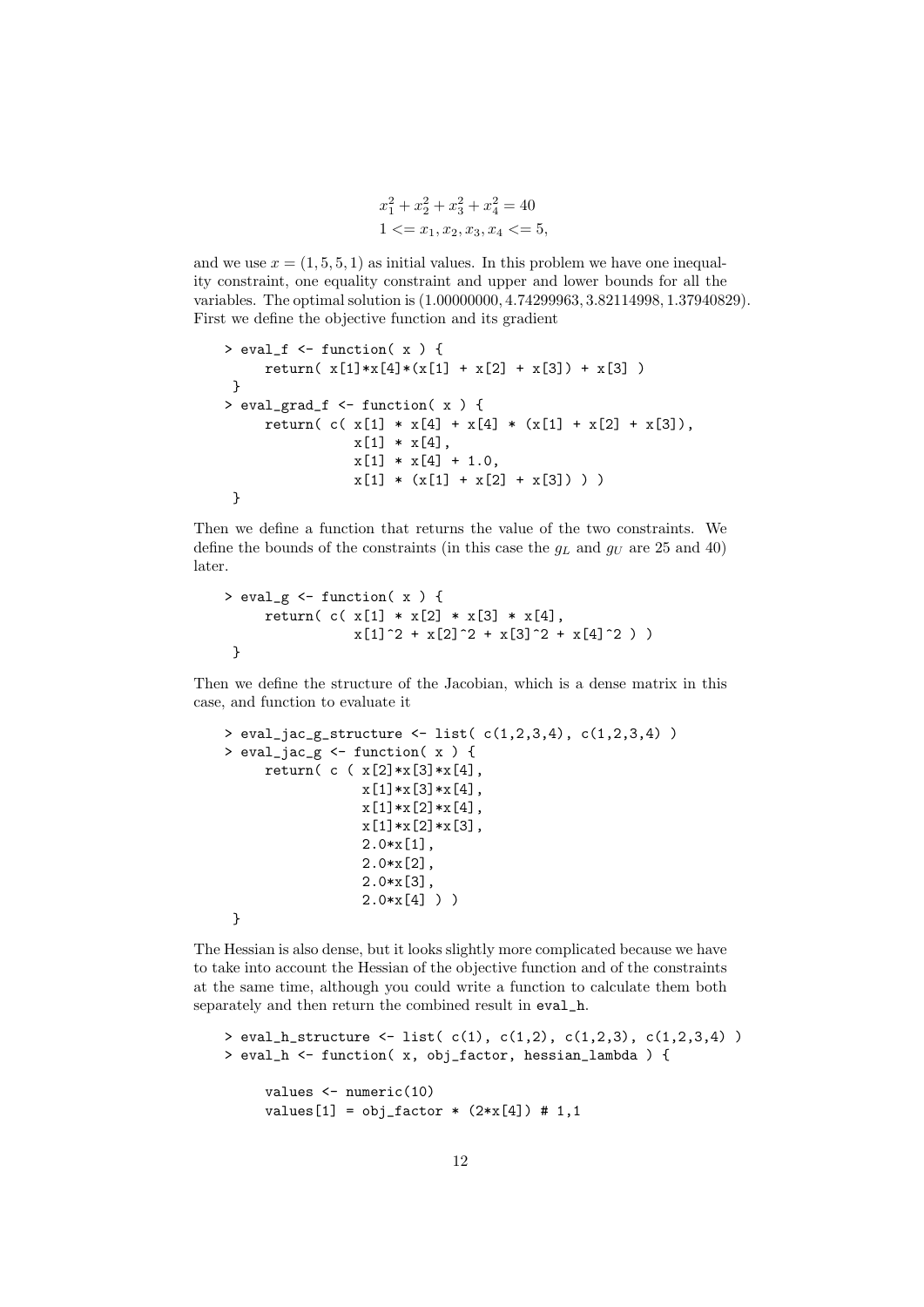values[2] =  $obj\_factor * (x[4])$  # 2,1  $values[3] = 0$  # 2,2 values[4] =  $obj\_factor * (x[4])$  # 3,1  $values[5] = 0$  # 4,2  $values[6] = 0$  # 3,3 values[7] = obj\_factor \*  $(2*x[1] + x[2] + x[3]) # 4,1$  $values[8] = obj\_factor * (x[1])$  # 4,2  $values[9] = obj_factor * (x[1])$  # 4,3  $values[10] = 0$  # 4,4 # add the portion for the first constraint  $values[2] = values[2] + hessian\_lambda[1] * (x[3] * x[4]) # 2,1$  $values[4] = values[4] + hessian\_lambda[1] * (x[2] * x[4]) # 3,1$  $values[5] = values[5] + hessian\_lambda[1] * (x[1] * x[4]) # 3,2$ values[7] = values[7] + hessian\_lambda[1] \*  $(x[2] * x[3]) # 4,1$  $values[8] = values[8] + hessian_lambda[1] * (x[1] * x[3]) # 4,2$  $values[9] = values[9] + hessian\_lambda[1] * (x[1] * x[2]) # 4,3$ # add the portion for the second constraint values[1] = values[1] + hessian\_lambda[2]  $*$  2 # 1,1 values[3] = values[3] + hessian\_lambda[2]  $*$  2 # 2,2 values $[6]$  = values $[6]$  + hessian\_lambda $[2]$  \* 2 # 3,3 values $[10]$  = values $[10]$  + hessian\_lambda $[2]$  \* 2 # 4,4 return ( values ) }

After the hard part is done, we only have to define the initial values, the lower and upper bounds of the control variables, and the lower and upper bounds of the constraints. If a variable or a constraint does not have lower or upper bounds, the values -Inf or Inf can be used. If the upper and lower bounds of a constraint are equal, Ipopt recognizes this as an equality constraint and acts accordingly.

```
> x0 \leq c(1, 5, 5, 1)> # lower and upper bounds of control
> lb <- c( 1, 1, 1, 1 )
> ub <- c( 5, 5, 5, 5)
> # lower and upper bounds of constraints
> constraint_lb <- c( 25, 40)
> constraint_ub <- c( Inf, 40 )
> opts <- list("print_level"=0,
              "file_print_level"=12,
              "output_file"="hs071_nlp.out")
> print( ipoptr( x0=x0,
```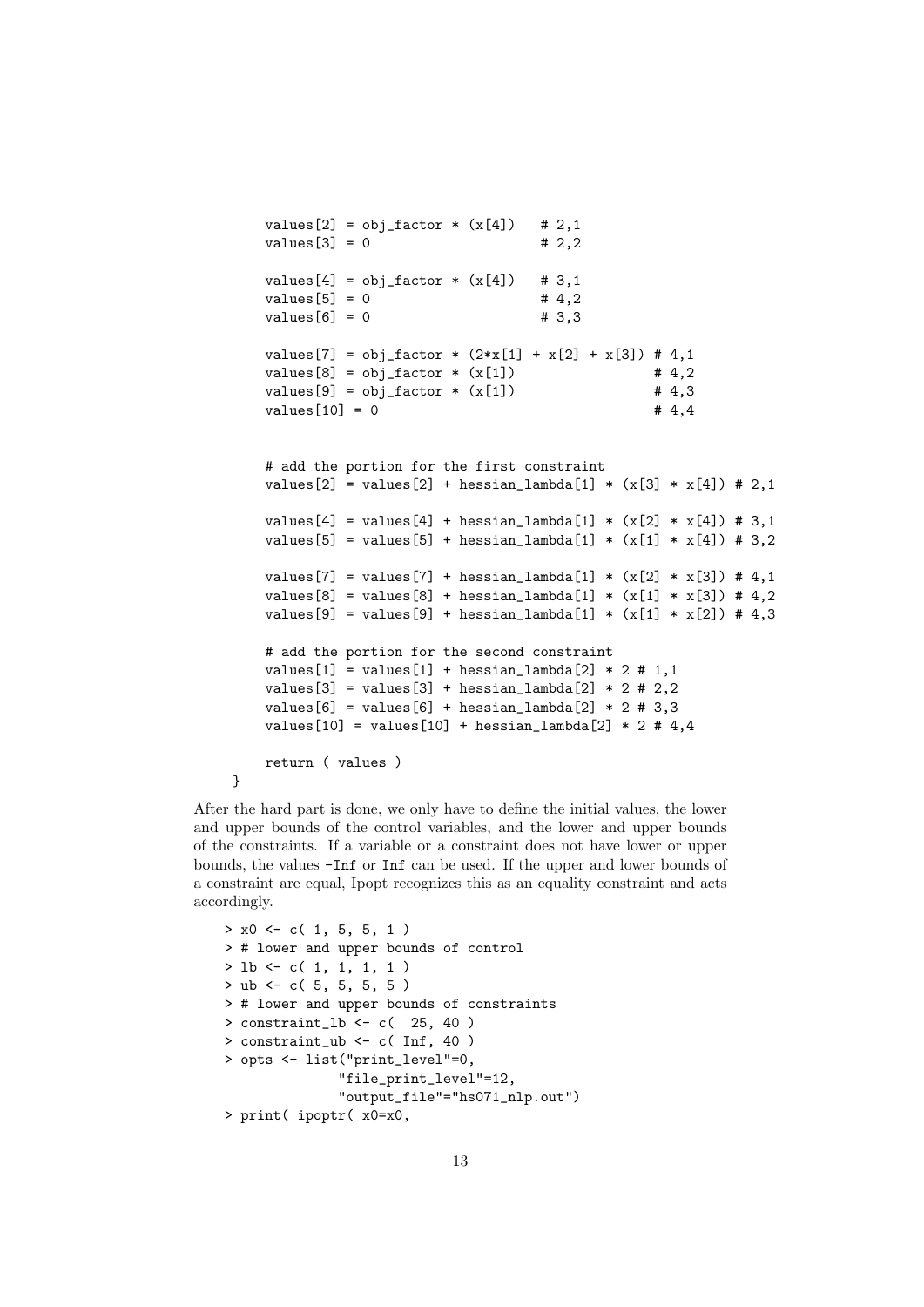```
eval_f=eval_f,
                eval_grad_f=eval_grad_f,
                lb=lb,
                ub=ub,
                eval_g=eval_g,
                eval_jac_g=eval_jac_g,
                constraint_lb=constraint_lb,
                constraint_ub=constraint_ub,
                eval_jac_g_structure=eval_jac_g_structure,
                eval_h=eval_h,
                eval_h_structure=eval_h_structure,
                opts=opts) )
Call:
ipoptr(x0 = x0, eval_f = eval_f, eval_grad_f = eval_grad_f, lb = lb,ub = ub, eval_g = eval_g, eval_jac_g = eval_jac_g, eval_jac_g_structure = eval_jac
    constraint_lb = constraint_lb, constraint_ub = constraint_ub,
    eval_h = eval_h, eval_h_structure = eval_h_structure, opts = opts)
```
Ipopt solver status: 0 ( SUCCESS: Algorithm terminated successfully at a locally optimal point, satisfying the convergence tolerances (can be specified by options). )

```
Number of Iterations....: 8
Optimal value of objective function: 17.0140171451792
Optimal value of controls: 1 4.743 3.82115 1.379408
```
# 7 Using data

The final subject we have to cover, is how to pass data to an objective function or the constraints. There are two ways to do this. The first is to supply additional arguments to the user defined functions and ipoptr. The second way is to define an environment that holds the data and pass this environment to ipoptr. Both methods are shown in tests/parameters.R.

As a very simple example<sup>3</sup> suppose we want to find the minimum of

 $f(x) = a_1x^2 + a_2x + a_3$ 

for different values of the parameters  $a_1$ ,  $a_2$  and  $a_3$ .

First we define the objective function and its gradient using, assuming that there is some variable params that contains the values of the parameters.

```
> eval f ex1 <- function(x, params) {
     return( params[1]*x^2 + params[2]*x + params[3] )
\mathbf{I}> eval_grad_f_ex1 <- function(x, params) {
```
<sup>3</sup>A more interesting example is given in tests/lasso.R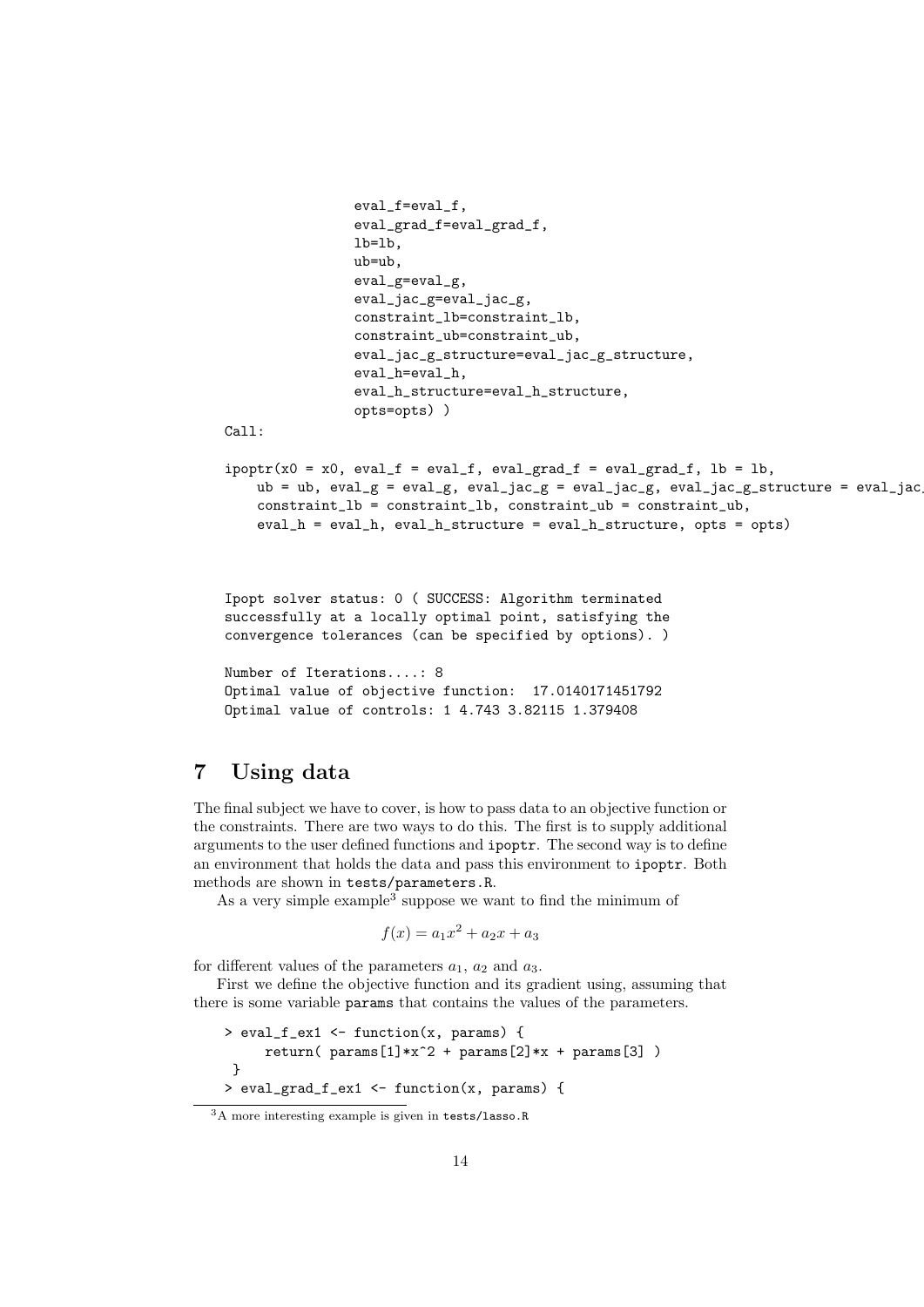```
return(2*params[1]*x + params[2])
```
}

Note that the first parameter should always be the control variable. All of the user-defined functions should contain the same set of additional parameters. You have to supply them as input argument to all functions, even if you're not using them in some of the functions.

Then we can solve the problem for a specific set of parameters, in this case  $a_1 = 1, a_2 = 2$  and  $a_3 = 3$ , from initial value  $x_0 = 0$ , with the following command

```
> ipoptr( x0 = 0,
        eval_f = eval_f\_ex1,eval_grad_f = eval_grad_f_ex1,
        opts = list("print_level"=0),
        params = c(1,2,3) )Call:
ipoptr(x0 = 0, eval_f = eval_f_ex1, eval_grad_f = eval grad_f_ex1,opts = list(print\_level = 0), params = c(1, 2, 3))
Ipopt solver status: 0 ( SUCCESS: Algorithm terminated
successfully at a locally optimal point, satisfying the
convergence tolerances (can be specified by options). )
Number of Iterations....: 1
Optimal value of objective function: 2
Optimal value of controls: -1
```
For the second method, we don't have to supply the parameters as additional arguments to the function.

```
> eval_f_ex2 <- function(x) {
    return( params[1]*x^2 + params[2]*x + params[3] )}
> eval_grad_f_ex2 <- function(x) {
    return(2*params[1]*x + params[2])
 }
```
Instead, we define an environment that contains specific values of params

```
> auxdata <- new.env()
> auxdata$params <-c(1,2,3)
```
To solve this we supply auxdata as an argument to ipoptr, which will take care of evaluating the functions in the correct environment, so that auxiliary data is available.

```
> ipoptr(x0 = 0,
       eval_f = eval_f\_ex2,eval\_grad_f = eval\_grad_f\_ex2,
       ipoptr_environment = auxdata,
       ^{·} opts ^= list("print level"=0) )
```